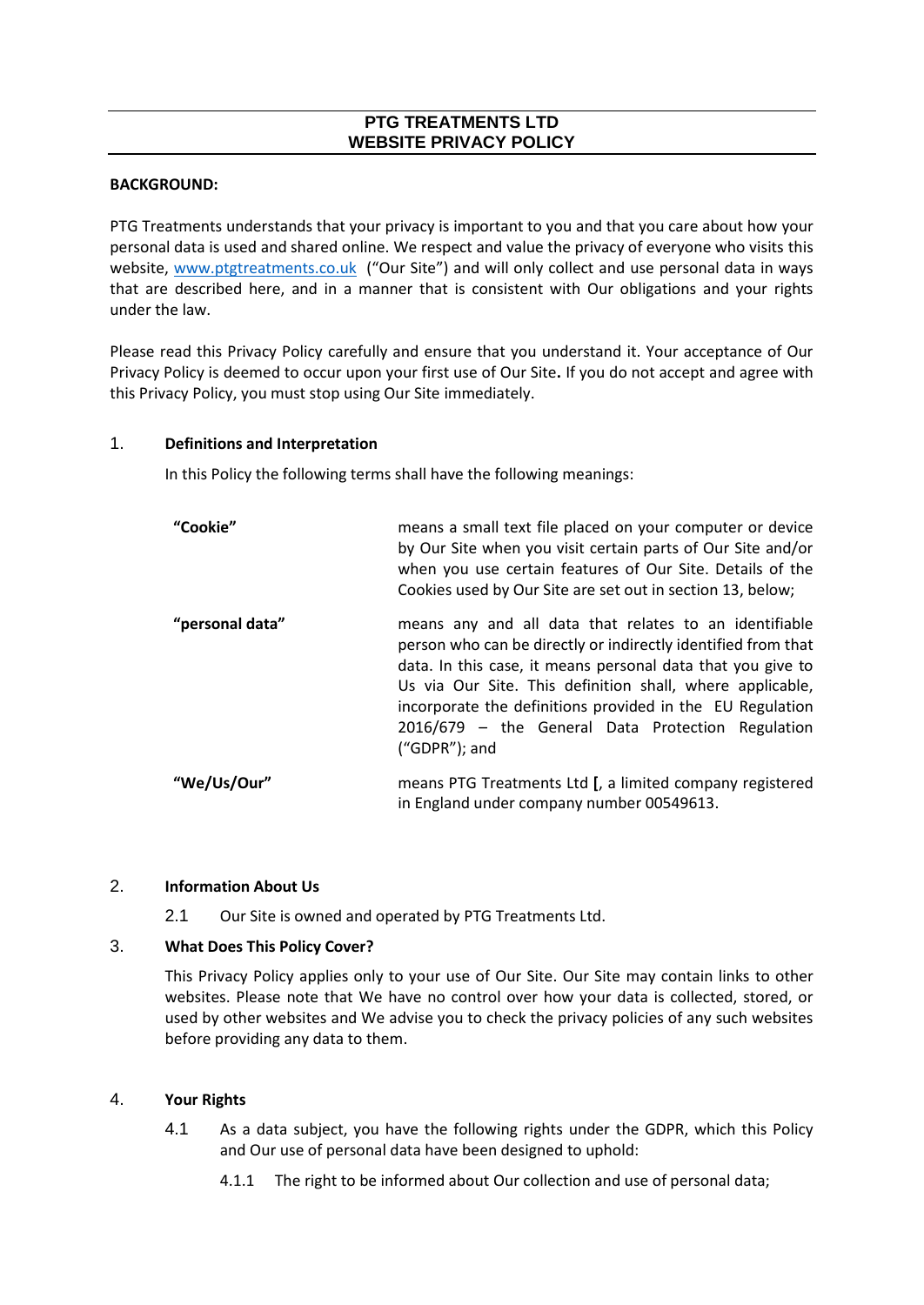- 4.1.2 The right of access to the personal data We hold about you.
- 4.1.3 The right to rectification if any personal data We hold about you is inaccurate or incomplete
- 4.1.4 The right to be forgotten i.e. the right to ask Us to delete any personal data We hold about you.
- 4.1.5 The right to restrict (i.e. prevent) the processing of your personal data;
- 4.1.6 The right to data portability.
- 4.1.7 The right to object to Us using your personal data for particular purposes; and
- 4.1.8 Rights with respect to automated decision making and profiling.
- 4.2 If you have any cause for complaint about Our use of your personal data, please contact Us using the details provided in section 14 and We will do Our best to solve the problem for you. If We are unable to help, you also have the right to lodge a complaint with the UK's supervisory authority, the Information Commissioner's Office.

# 5. **What Data Do We Collect?**

Depending upon your use of Our Site, We may collect some or all of the following personal data.

- 5.1 name;
- 5.2 business/company name
- 5.3 contact information such as email addresses and telephone numbers;
- 5.4 IP address;
- 5.5 web browser type and version;
- 5.6 a list of URLs starting with a referring site, your activity on Our Site, and the site you exit to;

### 6. **How Do We Use Your Data?**

- 6.1 All personal data is processed and stored securely, for no longer than is necessary in light of the reason(s) for which it was first collected. We will comply with Our obligations and safeguard your rights under the GDPR at all times. For more details on security see section 7, below.
- 6.2 Our use of your personal data will always have a lawful basis, either because it is necessary for Our performance of a contract with you, because you have consented to Our use of your personal data (e.g. by subscribing to emails), or because it is in Our legitimate interests. Specifically, We may use your data for the following purposes:
	- 6.2.1 Providing and managing your Account;
	- 6.2.2 Providing and managing your access to Our Site;
	- 6.2.3 Replying to emails from you;
	- 6.2.4 Supplying you with emails that you have opted into (you may unsubscribe or opt-out at any time by contacting us at info@ptgtreatments.co.uk;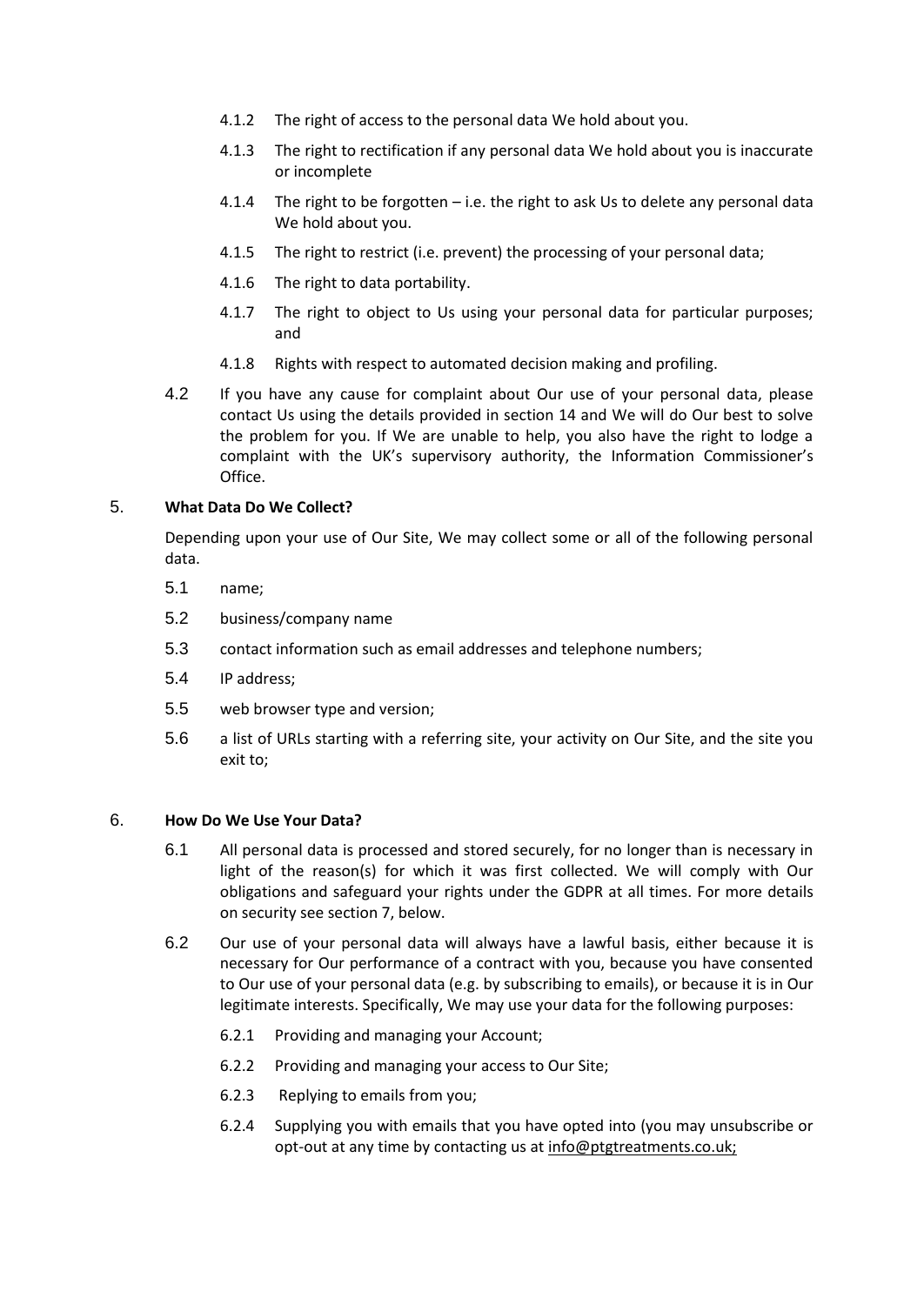- 6.2.5 Analysing your use of Our Site to enable Us to continually improve Our Site and your user experience;
- 6.3 With your permission and/or where permitted by law, We may also use your data for marketing purposes which may include contacting you by email, telephone, text message or post with information, news and offers on Our products or services. We will not, however, send you any unsolicited marketing or spam and will take all reasonable steps to ensure that We fully protect your rights and comply with Our obligations under the GDPR and the Privacy and Electronic Communications (EC Directive) Regulations 2003.
- 6.4 You have the right to withdraw your consent to Us using your personal data at any time, and to request that We delete it.
- 6.5 We do not keep your personal data for any longer than is necessary in light of the reason(s) for which it was first collected.

# 7. **How and Where Do We Store Your Data?**

- 7.1 We only keep your personal data for as long as We need to in order to use it as described above in section 6, and/or for as long as We have your permission to keep it.
- 7.2 Your data will only be stored within the European Economic Area ("the EEA")

# 8. **Do We Share Your Data?**

- 8.1 Subject to section 8.2, We will not share any of your data with any third parties for any purposes.
- 8.2 In certain circumstances, We may be legally required to share certain data held by Us, which may include your personal data, for example, where We are involved in legal proceedings, where We are complying with legal obligations, a court order, or a governmental authority.

### 9. **How Can You Control Your Data?**

9.1 In addition to your rights under the GDPR, set out in section 4, when you submit personal data via Our Site, you may be given options to restrict Our use of your data. In particular, We aim to give you strong controls on Our use of your data for direct marketing purposes (including the ability to opt-out of receiving emails from Us which you may do by unsubscribing using the links provided in Our emails and at the point of providing your details.

### 10. **Your Right to Withhold Information**

- 10.1 You may access certain areas of Our Site without providing any data at all. However, to use all features and functions available on Our Site you may be required to submit or allow for the collection of certain data.
- 10.2 You may restrict Our use of Cookies.

### 11. **How Can You Access Your Data?**

You have the right to ask for a copy of any of your personal data held by Us (where such data is held). Under the GDPR, no fee is payable and We will provide any and all information in response to your request free of charge.